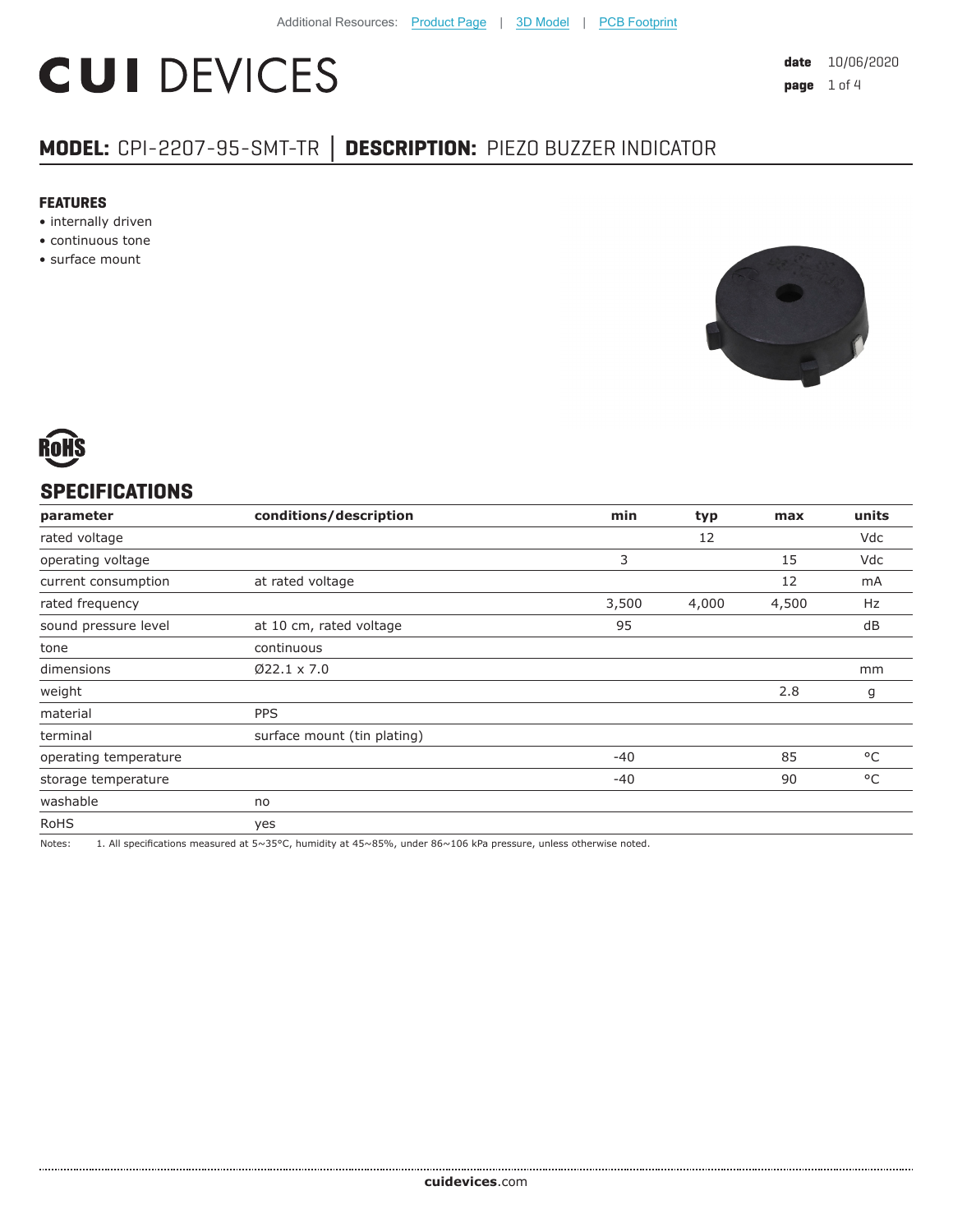#### **MECHANICAL DRAWING**



#### **PERFORMANCE CURVES**

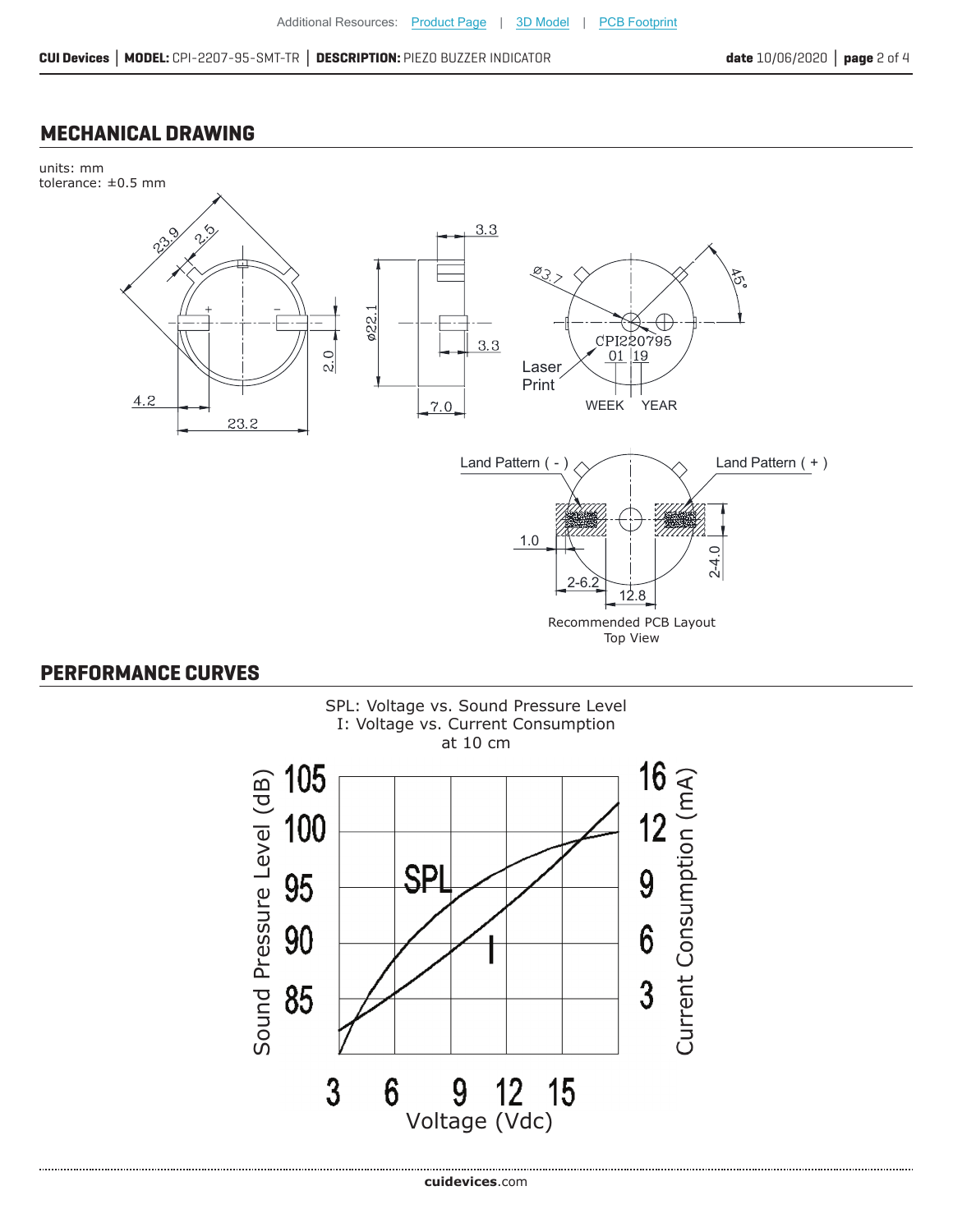#### **CUI Devices │ MODEL:** CPI-2207-95-SMT-TR **│ DESCRIPTION:** PIEZO BUZZER INDICATOR **date** 10/06/2020 **│ page** 3 of 4

## **SOLDERABILITY**

| parameter                      | conditions/description      | min | tvp | max | units |
|--------------------------------|-----------------------------|-----|-----|-----|-------|
| reflow soldering <sup>4</sup>  | as per IPC/JEDEC J-STD-020C |     | 240 | 24. |       |
| drying conditions <sup>5</sup> | bake at 40°C for 24 hours   |     |     |     |       |

Note: 2. Not suitable for wash process.

3. It is recommended to reflow solder only once.<br>4. It is recommended to reflow solder within 48 hours from opening vacuum packaging at a temperature <30°C & relative humidity <60%.<br>5. When out of packaging for more than 4



#### **PACKAGING**

| parameter                 | conditions/description              | min   | typ | max | units   |
|---------------------------|-------------------------------------|-------|-----|-----|---------|
| reel storage <sup>6</sup> | at relative humidity $15 \sim 85\%$ | $-10$ |     | 40  | $\circ$ |
| reel OTY                  | 300                                 |       |     |     |         |
| carton QTY                | 3,000                               |       |     |     |         |

Note: 6. Recommended storage period no more than 6 months. Floor life (out of bag) use immediately.